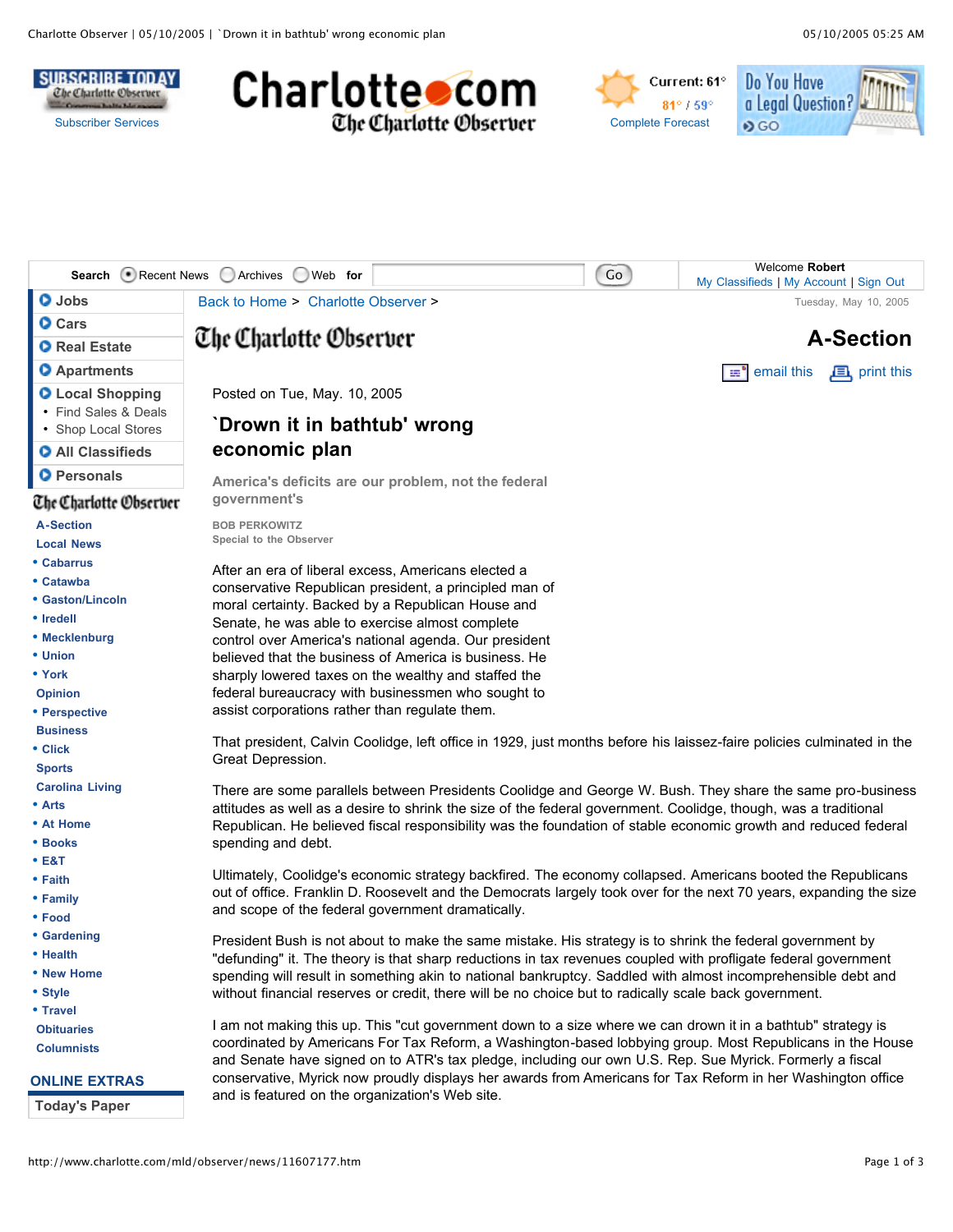| <b>Archives</b>              |
|------------------------------|
| Weather                      |
| <b>Forums</b>                |
| <b>Traffic Reports</b>       |
| <b>Ads From Observer</b>     |
| <b>Local Coupons</b>         |
| <b>Celebrations</b>          |
| <b>Yellow Pages</b>          |
| <b>Maps &amp; Directions</b> |
|                              |

## **SITE SERVICES**

| <b>RSS</b>              |
|-------------------------|
| Place an Ad             |
| <b>Contact Us</b>       |
| <b>Contact Observer</b> |
| Feedback                |
| <b>E-Edition</b>        |
| <b>Staff Listing</b>    |

If you believe in this "drown it in a bathtub" strategy for America, things seem to be going your way. Our federal and foreign trade deficits are now greater than 10 percent of America's gross domestic product and growing. Americans and foreigners are becoming less willing to buy our debt, so the value of the dollar is plummeting and interest rates are rising. The planned crisis is on the horizon.

Authoritative economists on both sides of the political spectrum, including Paul Volker and Robert Rubin, now express concern about the deficits. The problem, as Volker stated last month in his column "Skating on Thin Ice" in the Washington Post, is that "it is more likely than not that it will be financial crises rather than policy foresight that will force the change." Rubin says we are confronting "a day of serious reckoning." Even our current Federal Reserve Board Chairman, Alan Greenspan, has begun to advocate for increased taxes.

There are a couple of big problems with this "drown it in a bathtub" plan. The first is that the federal government is not in the bathtub. We are, and it is not likely that this drowning thing is going to be fun. The second problem is that, if the impending economic crisis occurs, it's not clear how we are going to solve it this time.

The U.S. federal government doesn't exist as a separate, extraneous entity. It consists of our elected officials, its workers, the companies that provide it with goods and services, and we citizens who benefit from the national security, farm subsidies, air traffic control, social security and all the other goods and services the government in turn provides to us. Defunded or not, the U.S. government will persist. We will suffer.

Cyclical economic recessions have always been a part of the American economy. Since the Great Depression, we have learned how to manage them fairly well. The standard economic medicine is for the federal government do some deficit spending and lower interest rates to encourage spending and investment. This time though, we have spent all our national savings and maxed out our federal credit card.

At some point America will not be able to afford continued economic growth based on borrowing. Something may soon trigger an economic crisis. China and our other large creditors could decide to rebalance their foreign exchange reserves away from the dollar. The domestic housing bubble could collapse. Congress could pass a costly Social Security bill. Investors in the stock market could simply lose confidence. Any one of these, or some combination of them, could induce a period of hard austerity for Americans.

Bob

Perkowitz

*Observer community columnist Bob Perkowitz of Charlotte is a businessman and environmentalist. Write him c/o The Observer, P.O. Box 30308, Charlotte, NC 28230-0308, or at rperks282@aol.com.*

| <b>SUBSCRIBE NOW</b> |                       |
|----------------------|-----------------------|
| The Charlotte Obset. | The News.<br>The Ads. |
|                      | One Place.            |

| $\equiv$ <sup>•</sup> email this $\Box$ print this |  |
|----------------------------------------------------|--|
|----------------------------------------------------|--|

## Are You a New Dad?

She might be having the baby, but there is a lot for dad to do!

www.marchofdimes.com

Public Service Ads by Google